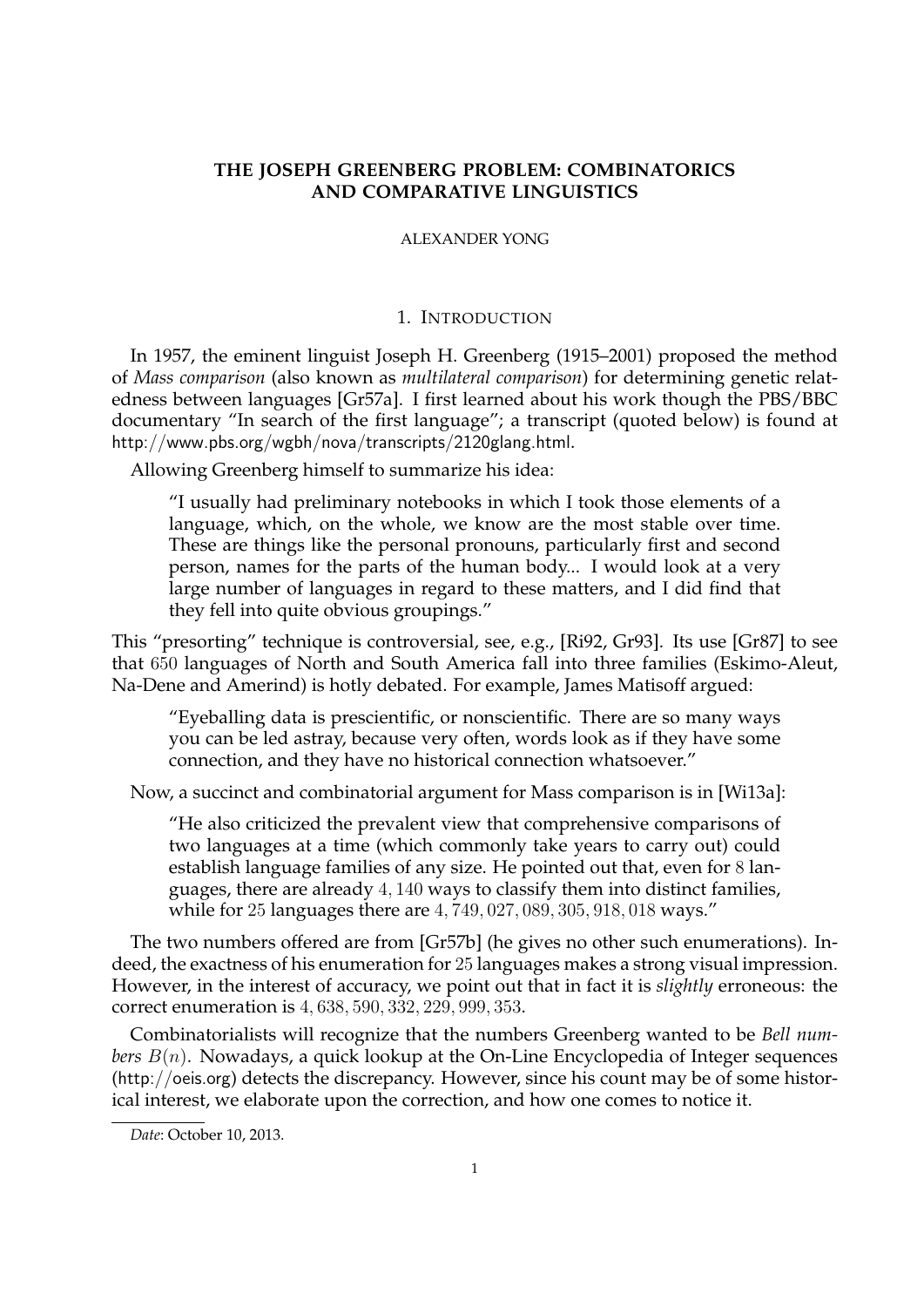Actually, a main purpose for this elaboration is pedagogical. The author introduces the "Joseph Greenberg problem" to introductory classes in combinatorics: *Compute Greenberg's stated numbers.* Thus, the discussion might be of interest to the combinatorics instructor, or to the reader who is not already versed on the topic.

While Greenberg used Bell numbers to support Mass comparison, the same combinatorics does not support the plausibility of the resulting Americas classification. The probability, under the uniform distribution, of a classification of 650 languages having less than 100 families is near zero, but almost 100% for those in the range [120, 150]. Similarly, for 1000 languages, which seems like the upper bound for described languages of the Americas, the range is [170, 210]. These ranges bound, and are close to the more generally accepted viewpoint that there are between 150 and 180 families (a list of families is found in, e.g., [Wi13b]). They therefore suggest a theoretical interpretation of the observed range as, roughly, coming from the uniform distribution.

Also, most random classifications with this number of families and languages have a moderate number (9 to 19) of *language isolates*. This is somewhat consistent with the number of isolates/unclassified languages in the actual consensus classification (we seem to underestimate the number of isolates/unclassified languages by a factor of 5 to 10).

We contribute this combinatorial analysis to the above debate within comparative linguistics.

### 2. MULTISET COUNTING, STIRLING AND BELL NUMBERS, AND GENERATING SERIES

2.1. **The** 8 **languages case.** Greenberg's calculation of 4, 140 for the number of ways to classify 8 languages into families is correct. I find it helpful for the student to first determine the number using multiset counting.

Suppose that the (Native American) languages to be classified are

Alutiiq, Eyak, Cup'ik, Naukan, Mahican, Inupiaq, Tlinqit, Kalallisut

There are 22 partitions of 8. Each partition describes language family sizes. For example, in the case  $5 + 2 + 1$ , classifications correspond to to arrangements of the multiset  $A, A, A, A, A, B, B, C$ . Hence, the arrangement  $A, B, A, A, C, A, B, A$  encodes

 $A \leftrightarrow \{$ Alutiiq, Cup'ik, Naukan, Inupiaq, Kalallisut $\}, B \leftrightarrow \{$ Eyak, Tlinqit $\}, C \leftrightarrow \{$ Mahican $\}$ 

Thus there are  $\binom{8}{5\ 2\ 1} = \frac{8!}{5!2!1!}$  such arrangements.

For the partition  $4 + 2 + 2$ , we rearrange A, A, A, A, B, B, C, C and both

 $A, B, B, A, C, C, A, A$  and  $A, C, C, A, B, B, A, A$ 

encode the same language groupings. As there are two repeated parts one corrects for this overcount by dividing by  $\frac{1}{2!}$  so that the number of distinct groupings is  $\frac{1}{2!} {8 \choose 4 \ 2 \ 2}$ .

Similarly, for the partition  $2+2+2+1+1$  the count is  $\frac{1}{3!}$  $\frac{1}{2!}$  $\binom{8}{2\ 2\ 2\ 1\ 1}$ . It is not too laborious to compute all 22 numbers of this kind, add them all up, and thus recover Greenberg's stated number. Perhaps Greenberg did somesuch calculation as a check.

2.2. **The** 25 **languages case.** The method just used for the 8 language case becomes unpalatable for 25 languages because now there are 1, 958 partitions. It is logical to discuss now standard combinatorics, found in textbooks such as [Br10].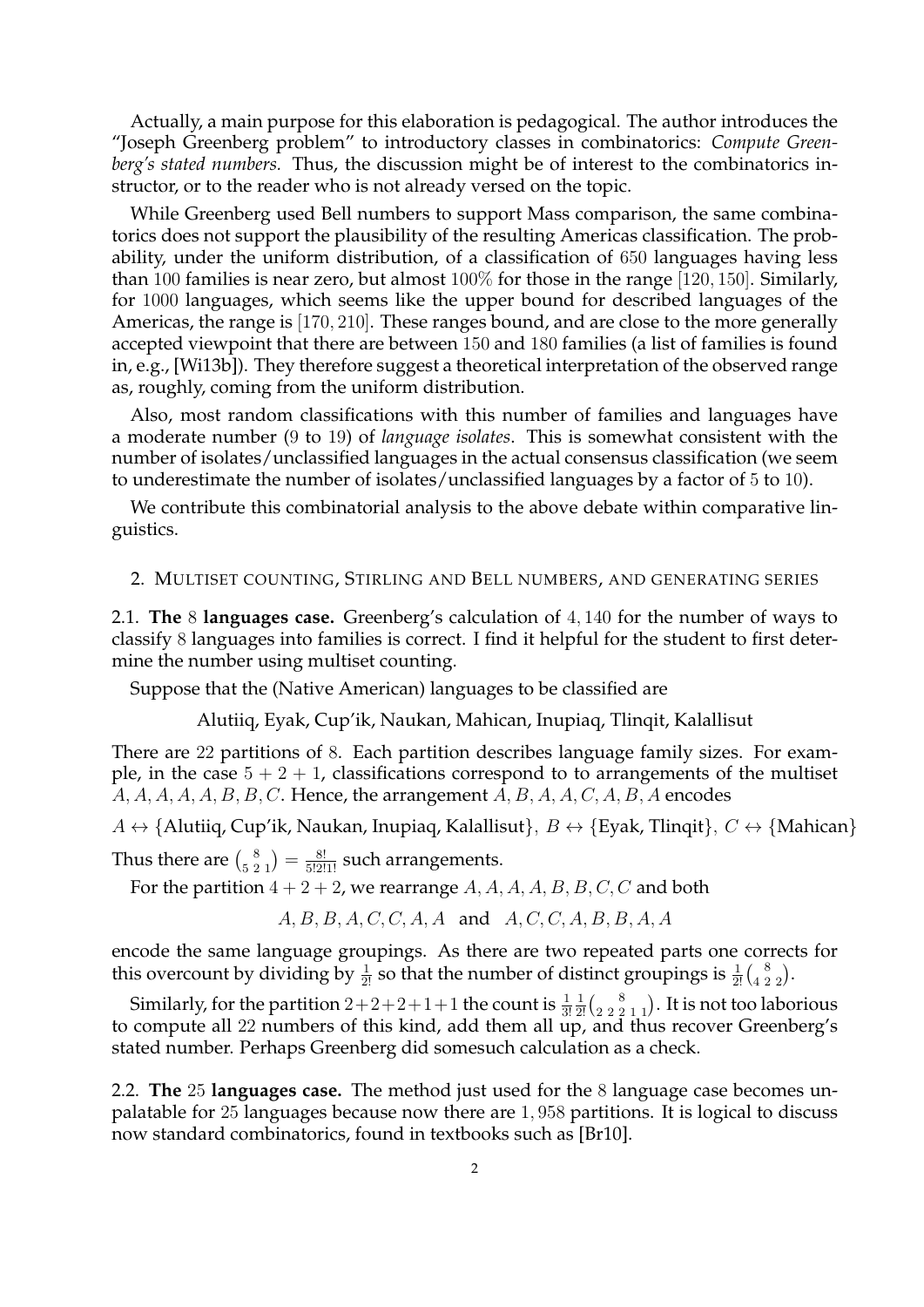Suppose  $\{a_n\}_{n\in\mathbb{Z}_{\geq 0}}$  is a sequence of answers to a counting problem (such as the Joseph Greenberg problem for  $n$  languages). The uninitiated might find it suprising that one can ever get traction on a problem by considering the infinitely many such problems, and then rephrasing the question as the coefficient of  $\frac{x^n}{n!}$  $\frac{x^n}{n!}$  in the **exponential generating series** 

$$
\sum_{n=0}^{\infty} a_n \frac{x^n}{n!} = a_0 + a_1 \frac{x^1}{1!} + a_2 \frac{x^2}{2!} + a_2 \frac{x^3}{3!} + \cdots
$$

Let  $S(n, k)$  be the number of ways to split n languages into exactly k language families; this is known as the **Stirling number**. One has the exponential generating series identity

(1) 
$$
\sum_{k=0}^{\infty} k! S(n,k) \frac{x^n}{n!} = (e^x - 1)^k.
$$

This can be obtained by the **product rule** for exponential generating series: Given

$$
f(x) = \sum_{k=0}^{\infty} f_k \frac{x^k}{k!}, \text{ and } g(x) = \sum_{\ell=0}^{\infty} g_\ell \frac{x^\ell}{\ell!},
$$

the coefficient of  $\frac{x^n}{n!}$  $\frac{x^n}{n!}$  in  $h(x) = f(x)g(x)$  is  $\sum_{k+\ell=n} {n \choose k}$  $\binom{n}{k} f_k g_\ell.$  This is interpreted as counting two (ordered) boxes worth of combinatorial objects:

- (I) the first of the type enumerated by  $f(x)$ , and
- (II) the second of  $q$ 's type;
- (III) with the labels distributed to the boxes in all possible ways.

Note that  $e^x - 1$  is the series for *unordered* collections of languages. Thus,  $(e^x - 1)^k$  is the series for classifications into k *ordered* families – a k! factor overcount of  $S(n, k)$ .

Expanding the right hand side of (1) by the binomial theorem, one deduces

(2) 
$$
S(n,k) = \frac{1}{k!} \sum_{i=0}^{k} (-1)^{i} {k \choose i} (k-i)^{n},
$$

where  $S(n, 0) = 0$ . One can lament that while this expression is explicit and nonrecursive, it is not manifestly nonnegative or even rational, even though it computes  $S(n, k) \in \mathbb{Z}_{\geq 0}$ .

Greenberg's problem for n languages is computed by the **Bell number** defined by  $B(n) = \sum_{k=0}^{n} \dot{S}(n, k)$ . By (2) we have a non-recursive expression for  $B(n)$ . However, computing  $B(25)$  by hand this way is impractical.

Actually, Greenberg's footnote on page 43 of [Gr57b] shows he knew the recurrence

(3) 
$$
B(n+1) = \sum_{k=0}^{n} {n \choose k} B(k),
$$

presumably used in his computation.<sup>1</sup> A combinatorial proof of  $(3)$  follows by decomposing all classifications of  $n + 1$  languages by the number of other languages in that family. Still, executing the calculation for  $B(25)$  would have been a task.

<sup>&</sup>lt;sup>1</sup>Greenberg cites [Or42] that cites [Ep39] (which has values of  $B(n)$  for  $n \le 20$ ). By 1962, [Le62] gave values for  $n \le 74$  and cite [Gu50] who had values for  $n \le 50$ . Hence  $B(25)$  was known at least to experts, if not widely available, by the time of [Gr57b]. Anyway, it seems likely he just computed it himself. Later, in [Gr87] he discusses the Bell numbers again. He writes that, using a computer program,  $B(20) \approx 5.172 \times 10^{10}$ (the correct value is  $\approx 5.172 \times 10^{13}$ ); he does not restate  $B(25)$  but refers the reader to [Gr57b].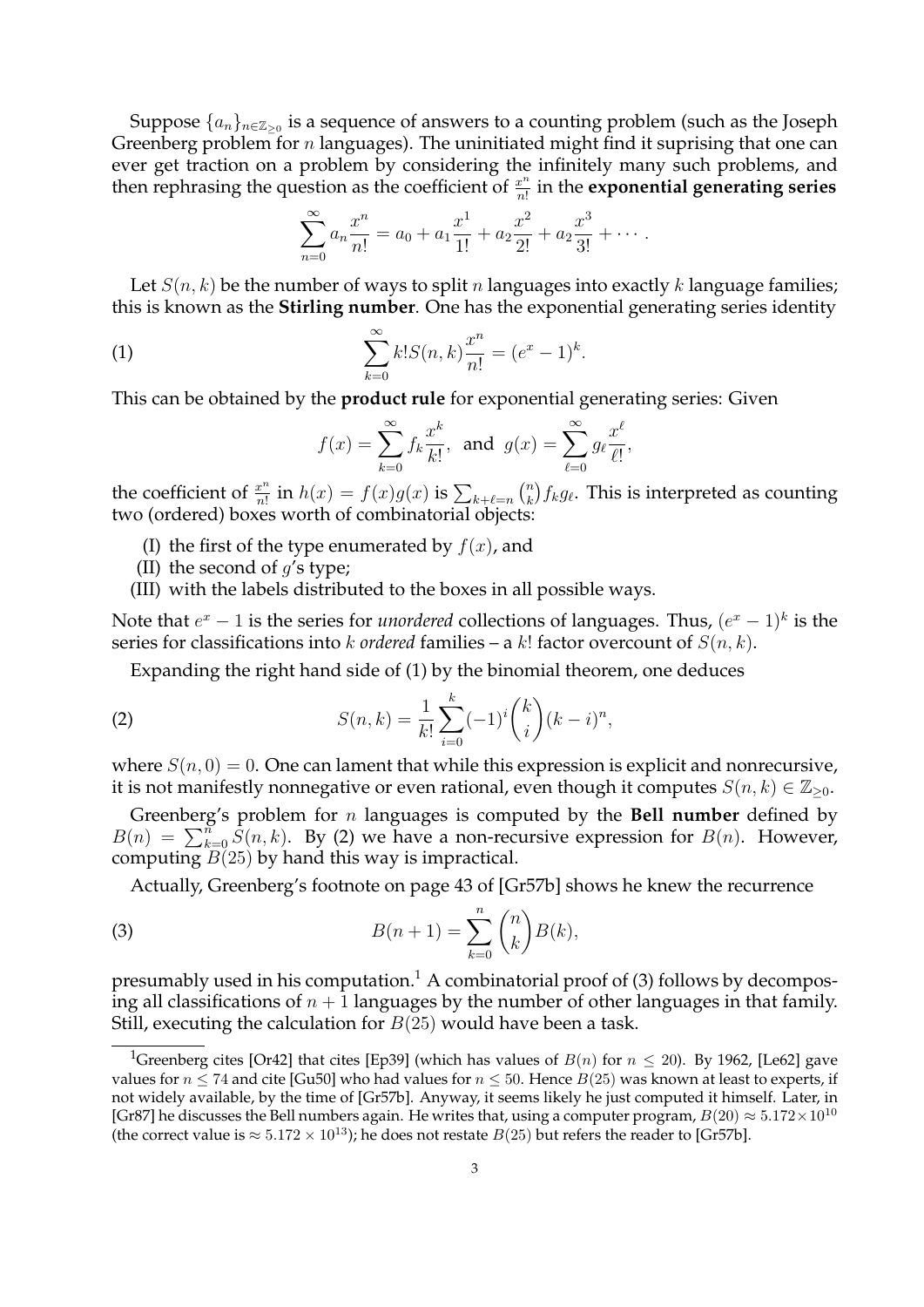Now, since  $(e^x - 1)^k / k!$  is the generating series for  $S(n, k)$ , summing over all disjoint cases k of the number of families,  $\sum_{k=0}^{\infty}$  $\frac{(e^x-1)^k}{k!}=e^{e^x-1}$  is the generating series for  $B(n)$ .

Often, this is where the classroom or textbook analysis stops, with the computation treated as moot. However, carrying it out, using, e.g., Maple, the instructor can make clear the speed one calculates the answer. For example, in Maple one computes as follows:

 $> 25! * \text{coeffayl}(\exp(\exp(x)-1), x^25);$ 4638590332229999353

In the interpretation for the Joseph Greenberg problem, this is a small surprise.

## 3. BACK-OF-THE-ENVELOPE CALCULATIONS

An advantage of generating series is that they are adaptable to related enumerations. While Greenberg used  $B(25)$  to support Mass comparison, similar numerics do not seem to be consistent with a key consequence, his work on languages of the Americas [Gr87].

3.1. **A simple plausibility test and interpreting the consensus range.** Greenberg [Gr87] classified  $650$  indigenous languages of North and South America into three families<sup>2</sup>. This has been criticized for, e.g., not providing sufficient statistical evidence for claimed commonalities between languages. Specific to this situation is the use of a disputed method (Mass comparison) *and* a large disagreement (two orders of magnitude) among linguists as to the number of families. Side-stepping well-established lines of debate, imagine a restart using combinatorics. Roughly, how many language families should there be?

Consider each classification in an unbiased way. The generating series for language families with between  $a$  and  $b$  families is  $\sum_{k=a}^{b}$  $(e^x-1)^k$  $\frac{(-1)}{k!}$ . Using this, the probability a random classification on 650 languages has at most 3 families is  $0.238 \times 10^{-843}$ %. (This is comparable to the probability of randomly finding a prechosen atom from the observable universe correctly, ten times in succession.) This hardly disproves Greenberg's classification – but it does quantify how improbable it is from the baseline.

The probability that the number of families are in the ranges  $[50, 110]$ ,  $[111, 120]$ ,  $[121, 130]$ , [131, 140] and [141, 150] are 0.0000565%, 0.56%, 37.1%, 58.8% and 3.5% (rounded), respectively. Hence almost all of the density is in the range  $[121, 150]$ . Thus, we would naïvely guess (taking into account margin of error) that there are a few hundred families. This is decent agreement with today's consensus of 150 to 180 families [Wi13a, Wi13b]. For 1, 000 languages, which seems to me to be the upper end of the number of described indigenous languages of the Americas, the model predicts the range [170, 210].

These bounds on the consensus range suggest that the current "observed" range of  $[150, 180]$  families is consistent with the uniform distribution. That is, the naïve model gives a theoretical interpretation of the observed range.

3.2. **Language isolates.** A *language isolate* is a language family consisting of only one language. Euskara, the ancestral language of the Basque people, is one such example.

<sup>&</sup>lt;sup>2</sup>The 650 figure is found, e.g., in [ChRo05, pg.105]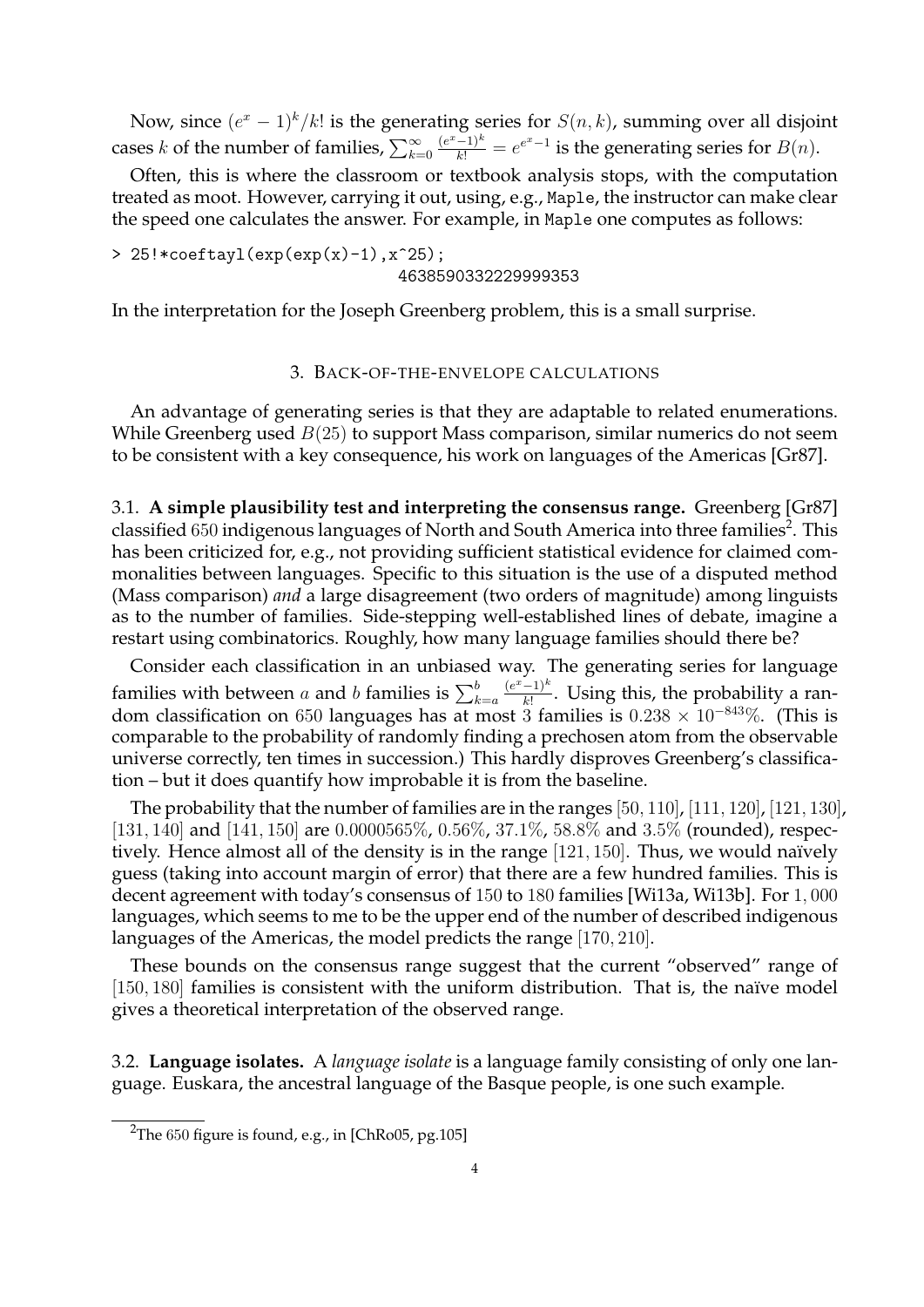If all (modern) human languages originate from a single source, then one should consider, as Greenberg does, language classifications with no isolates. Indeed, in his Americas classification, Greenberg placed many generally regarded isolates (Yuchi, Chitimacha, Tunica, among others) into his Amerind superfamily.

Thus, suppose we consider such classifications for eight languages. The number of possibilities is the coefficient of  $\frac{x^8}{8!}$  in  $e^{e^x-x-1}$  (which is 715). While this is not small, it says that the probability of a random language grouping having no language isolate is  $\frac{715}{4140}$  or approximately 17%. For 25 languages, the probability is about 8.75%, whereas for 200 languages it is about 1.93%. In the case of  $n = 500$  (about the number of languages analyzed in [Gr63]), it is 0.927%. For 650 languages (roughly the number studied in [Gr87]) it is 0.747%. In other words, most random language family configurations have a language isolate. This is not supportive of Greenberg's hypothesis.

By the product rule, the number of classifications on  $n$  languages with  $f$  families and *i* isolates is the coefficient of  $\frac{x^n}{n!}$  $\frac{x^n}{n!}$  in  $\frac{x^i}{i!}$ i!  $\frac{(e^x-x-1)^{f-i}}{(f-i)!}$ . For  $n = 650$ , if  $f = 150$ , the expected number of isolates is about 9 and nearly 5% have more than 14 isolates in the right tail. If instead  $f = 180$  (the upper range of the consensus number of families), the expected number of isolates is roughly 19.5 with nearly 5% having more than 26 isolates in the right tail. Thus, the couple of dozen isolates/unclassified languages identified in the actual classification seems somewhat high (or our estimate seems somewhat low). This would predict that a number of current isolates/unclassified languages should amalgamate, reducing the total number of families down towards 150. We refrain from a "just-so" argument for why the number of isolates seems higher than the model predicts.

3.3. **What about Africa?** About 1, 500 languages ([ChRo05, pg.104]) of Africa were classified by Greenberg [Gr63], using Mass comparison, into 4 language families. Our naïve tests also reject this conclusion, estimating instead a few hundred language families.

Yet Greenberg's classification is generally regarded as a success! However, in [Sa09, pg 561] this success is qualified: "for the majority of Africa's best documented languages". In *loc. cit.* it is noted that there is a documentation problem for less popular languages, and the total number of languages in Africa varies substantially: from 2058 by one count, to 1441 in another. Moreover, the review [Di08] argues that there are 19 language families, given present knowledge. Also, D. Ringe suggested to us that Africa is special because of 2, 000 years of Bantu expansion that wiped out many language families. In any case, the situation is more complicated than first supposed. At this time, we merely conclude that langauge dispersal in Africa does not follow the same model as that for the Americas.

Concluding, the topic provides a source of classroom discussion/debate, and has room for further analysis and experimentation.

### ACKNOWLEDGEMENTS

We thank Donald Ringe for a helpful and encouraging email correspondence (and his appearance in the documentary), from which I learned much of the comparative linguistics background I've presented (any errors are my own). We also l thank Eugene Lerman, Oliver Pechenik (especially for suggesting a criticism of [Gr87]), Anh Yong, and the Fall 2013 Math 580 class at UIUC. The author was supported by an NSF grant.